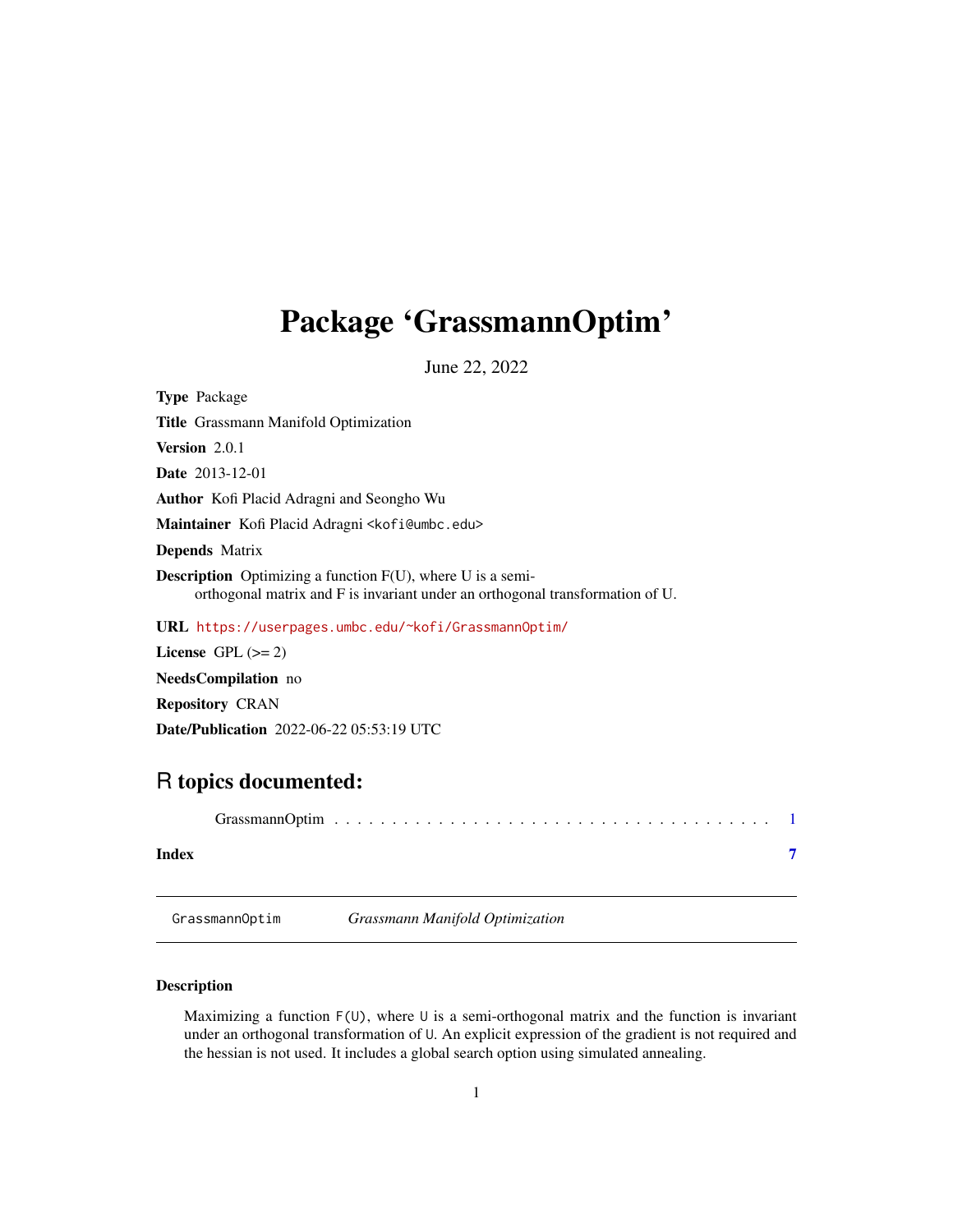#### Usage

```
GrassmannOptim(objfun, W, sim_anneal = FALSE, temp_init = 20,
cooling_rate = 2, max\_iter\_sa = 100, eps\_conv = 1e-05,
max_iter = 100, eps_grad = 1e-05, eps_f = .Machine$double.eps,
verbose = FALSE)
```
#### Arguments

| objfun       | a required R function that evaluates value and possibly gradient of the func-<br>tion to be maximized. It returns a list of components in which the component<br>value is required whereas gradient is optional. When gradient is not pro-<br>vided, an approximation is used by default. The parameter of objfun is W that<br>is a list of components described next.                                                                                             |
|--------------|--------------------------------------------------------------------------------------------------------------------------------------------------------------------------------------------------------------------------------------------------------------------------------------------------------------------------------------------------------------------------------------------------------------------------------------------------------------------|
| W            | a list object of arguments to be passed to objfun. It contains all arguments<br>required to compute the objective function and eventually the gradient. It has a<br>required component that is the dimension of the matrix $\cup$ as dim=c(d, p) where<br>d is the number of columns and $p$ is the number of rows $d \le p$ . An initial starting<br>matrix may be provided as a pxp orthogonal matrix Qt. The minimal expression<br>of W is $list(dim=c(d,p))$ . |
| sim_anneal   | If TRUE the program searches for global maximum by simulating annealing using<br>stochastic gradients. If FALSE a local maximum is likely to be reached.                                                                                                                                                                                                                                                                                                           |
| temp_init    | a positive scalar that is the initial temperature for simulated annealing if sim_anneal<br>is TRUE. The minimum temperature is set to $0.1$ .                                                                                                                                                                                                                                                                                                                      |
| cooling_rate | a positive scalar greater than 1 that controls the cooling process. A new cooling<br>temperature is obtained as the previous divided by the cooling rate.                                                                                                                                                                                                                                                                                                          |
| max_iter_sa  | a positive integer specifying the maximum number of iterations to be performed<br>at a fixed temperature before cooling.                                                                                                                                                                                                                                                                                                                                           |
| eps_conv     | a small positive scalar. The program terminates when the norm of the gradient<br>gets smaller or equal to eps_conv.                                                                                                                                                                                                                                                                                                                                                |
| max_iter     | a positive integer specifying the maximum number of iterations to be performed<br>before the program is terminated.                                                                                                                                                                                                                                                                                                                                                |
| eps_grad     | is a small positive scalar. If gradient is not explicitly provided through objfun,<br>eps_grad is used to estimate gradient based on a finite difference.                                                                                                                                                                                                                                                                                                          |
| eps_f        | small positive scalar giving the tolerance at which the difference between the<br>current objective function value and the preceding is considered small enough<br>to terminate the program.                                                                                                                                                                                                                                                                       |
| verbose      | if TRUE, steps are printed. Otherwise, nothing is printed.                                                                                                                                                                                                                                                                                                                                                                                                         |

#### Details

The algorithm was adapted from Liu, Srivastava and Gallivan (2004) who discussed the geometry of Grassmann manifolds. See also Edelman, Arias and Smith (1998) for more expositions.

This is a non-linear optimization program. We describe a basic gradient algorithm for Grassmann manifolds.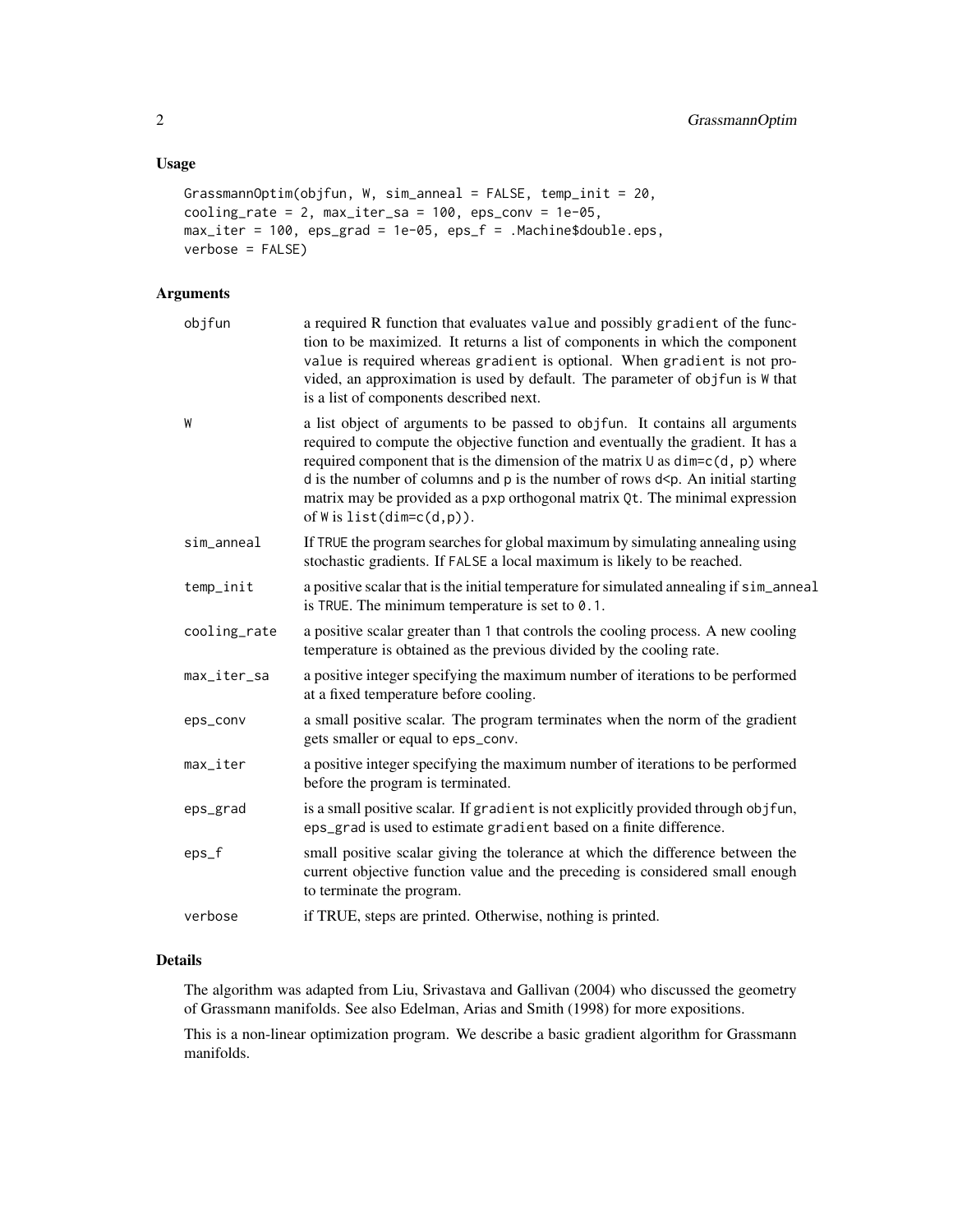#### GrassmannOptim 3

Let  $G_{p,d}$  be the set of all d-dimensional subspaces of  $\mathbb{R}^n$ . It is a compact, connected manifold of dimension d(p-d). An element of this manifold is a subspace. It can be represented by a basis or by a projection matrix. Here, the computations are carried in terms of the bases.

Let U such that Span(U)  $\in G_{p,d}$ . We consider an objective function  $F(U)$  to be optimized.

Let  $D(U)$  be the gradient of the objective function F at the point U. The algorithm starts with an initial value  $U_i$  of U. For step size  $\delta$  in  $\mathbb{R}^1$ , a single step of the gradient algorithm is

$$
Q_{t+1} = \exp(-\delta A)Q_t
$$

where  $Q_t = [U_t, V_t]$  and  $V_t$  is the orthogonal completion of  $U_t$  so that  $Q_t$  is orthogonal. The matrix  $\overline{A}$  is computed using the directional derivatives of  $\overline{F}$ . The new value of the objective function is  $F(U_t)$ .

The matrix A is skewed-symmetric and  $\exp(-\delta \mathbf{A})$  is orthogonal. The algorithm works by rotating the starting orthonormal basis  $Q_t$  to a new basis by left multiplication by an orthogonal matrix.

The iterations continues until a stopping criterion is met. Ideally, convergence is met when the norm of the gradient is sufficiently small. But stopping can be set at a fixed number of iterations.

An explicit expression of the gradient may not be provided; finite difference approximations are used instead. However, deriving the gradient expression may pay off in terms of the efficiency and reliability of the algorithm. But a differentiable function F that maps  $G_{p,d}$  to  $\mathbb{R}^1$  is necessary.

The choice of the initial starting value  $U_i$  of U is important. We recommend not to use random start for the optimization to avoid a local maximum. Liu et al. (2004) suggested a simulated annealing method to attain a global optimum.

#### Value

A list containing the following components

| Qt         | optimal orthogonal matrix such that $Qt[$ , 1:d] maximizes the objective func-<br>tion.                                                                         |
|------------|-----------------------------------------------------------------------------------------------------------------------------------------------------------------|
| norm_grads | a vector of successive norms of the directional derivative throughout all itera-<br>tions. The last scalar is the norm of the gradient at the optimal Qt.       |
| fvalues    | a vector of successive values of the objective function throughout all iterations.<br>The last scalar is the value of the objective function at the optimal Qt. |
| converged  | if TRUE, the final iterate was considered optimal by the specified termination<br>criteria.                                                                     |

#### Warning

This program may search for a global maximizer using a simulated annealing stochastic gradient. The choice of the initial temperature, cooling rate and also of the maximum allowable number of iterations within the simulated annealing process affect the success of reaching that global maximum.

#### Note

This program uses the objective function objfun provided by the user. An expression of the objective function needs to follow the format illustrated in the example.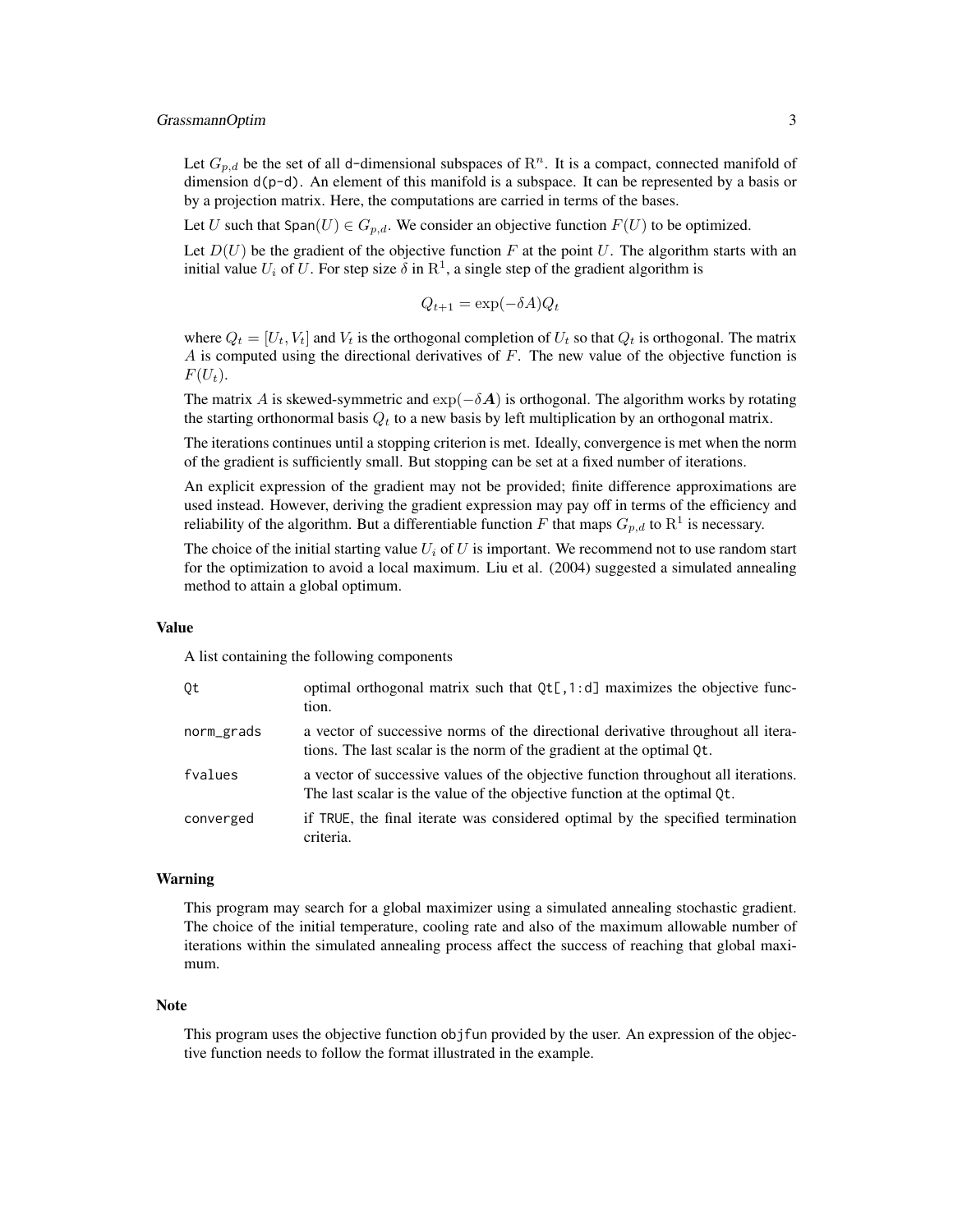#### <span id="page-3-0"></span>Author(s)

Kofi Placid Adragni <kofi@umbc.edu> and Seongho Wu

#### References

Liu, X.; Srivastava, A,; Gallivan, K. (2004) Optimal linear representations of images for object recognition. IEEE Transactions on Pattern Analysis and Machine Intelligence. Vol 26, No. 5, pp 662-666

Edelman, A.; Arias, T. A.; Smith, S. T. (1998) The Geometry of Algorithms with Orthogonality Constraints. SIAM J. Matrix Anal. Appl. Vol. 20, No. 2, pp 303-353

#### See Also

[nlm](#page-0-1), [nlminb](#page-0-1), [optim](#page-0-1), [optimize](#page-0-1), [constrOptim](#page-0-1) for other optimization functions.

#### Examples

```
objfun <- function(W){value <- f(W); gradient <- Grad(W);
return(list(value=value, gradient=gradient))}
f <- function(W){d <- W$dim[1]; Y<-matrix(W$Qt[,1:d], ncol=d);
return(0.5*sum(diag(t(Y)%*%W$A%*%Y)))}
Grad \leq function(W){
Qt \lt- W$Qt; d \lt- W$dim[1]; p \lt- nrow(Qt); grad \lt- matrix (0, p, p);
Y \le - matrix(0t[, 1:d], ncol=d); Y0 \le - matrix(0t[,(d+1):p], ncol=(p-d));
return(t(Y) %*% W$A %*% Y0)}
p=5; d=2; set.seed(234);
a \leftarrow \text{matrix}(rnorm(p**2), ncol=p); A \leftarrow t(a) %*%a;
# Exact Solution
W \leftarrow \text{list}(\text{Qt}=eigen(A)\text{$vectors[,1:p], dim=c(d,p), A=A);ans <- GrassmannOptim(objfun, W, eps_conv=1e-5, verbose=TRUE);
ans$converged
# Random starting matrix
m<-matrix(rnorm(p**2), ncol=p); m<-t(m)%*%m;
W \leftarrow \text{list}(\text{Qt}=eigen(m)$vectors, dim=c(d,p), A=A);
ans <- GrassmannOptim(objfun, W, eps_conv=1e-5, verbose=TRUE);
plot(ans$fvalues)
# Simulated Annealing
W \leftarrow \text{list}(\text{dim=c}(d,p), A=A);ans <- GrassmannOptim(objfun, W, sim_anneal=TRUE, max_iter_sa=35,
```

```
verbose=TRUE);
```
#### ########

set.seed(13); p=8; nobs=200; d=3; sigma=1.5; sigma0=2;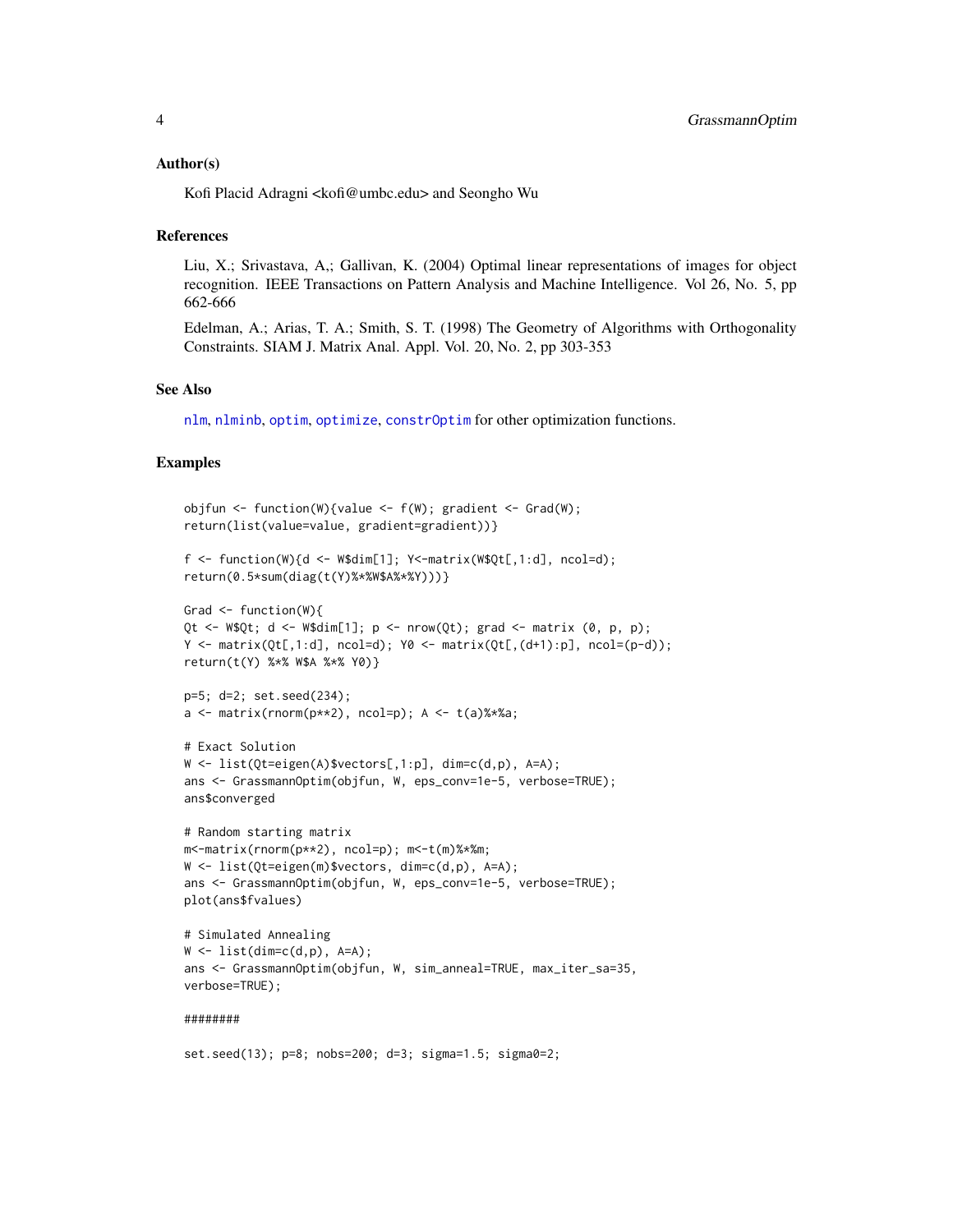```
rmvnorm <- function (n, mean = rep(0, nrow(sigma)), sigma = diag(length(mean)))
{ # This function generates random numbers from the multivariate normal -
# see library "mvtnorm"
ev <- eigen(sigma, symmetric = TRUE)
     retval <- ev$vectors %*% diag(sqrt(ev$values), length(ev$values)) %*%
t(ev$vectors)
     retval <- matrix(rnorm(n * ncol(sigma)), nrow = n) %*% retval;
     retval \leq sweep(retval, 2, mean, "+");
    colnames(retval) <- names(mean);
     retval
}
objfun <- function(W){return(list(value=f(W), gradient=Gradient(W)))}
f \leftarrow function(W)Qt <- W$Qt; d <- W$dim[1]; p <- ncol(Qt); Sigmas <- W$sigmas;
U \leq - matrix(Qt[,1:d], ncol=d); V \leq - matrix(Qt[,(d+1):p], ncol=(p-d));
return(-log(det(t(V)%*%Sigmas$S%*%V))-log(det(t(U)%*%Sigmas$S_res%*%U)))}
Gradient <- function(W)
{Qt \leftarrow W$Qt; d \leftarrow W$dim[1]; p \leftarrow ncol(Qt); Sigmas \leftarrow W$signas;U \leftarrow \text{matrix}(\text{Qt}[, 1:d], \text{ncol=d)}; V \leftarrow \text{matrix}(\text{Qt}[,(d+1):p], \text{ncol}=(p-d));terme1 <- solve(t(U)%*%Sigmas$S_res%*%U)%*% t(U)%*%Sigmas$S_res%*%V;
terme2 <- t(U)%*%Sigmas$S%*%V%*%solve(t(V)%*%Sigmas$S%*%V);
return(2*(terme1 - terme2))}
y<-array(runif(n=nobs, min=-2, max=2), c(nobs, 1));
fy<-scale(cbind(y, y^2, y^3),TRUE,FALSE);
#Structured error PFC model;
Gamma\leftarrowdiag(p)[,c(1:3)]; Gamma0\leftarrowdiag(p)[,-c(1:3)];
Omega <-sigma^2*matrix(0.5, ncol=3, nrow=3); diag(Omega)<-sigma^2;
Delta<- Gamma%*%Omega%*%t(Gamma) + sigma0^2*Gamma0%*%t(Gamma0);
Err \leq t(rmvnorm(n=nobs, mean = rep(0, p), sigma = Delta))
beta <- diag(3 \times c(1, 0.4, 0.4));
X <- t(Gamma%*%beta%*%t(fy) + Err);
Xc <- scale(X, TRUE, FALSE);
P_F <- fy%*%solve(t(fy)%*%fy)%*%t(fy);
S <- t(Xc)%*%Xc/nobs; S_fit <- t(Xc)%*%P_F%*%Xc/nobs; S_res <- S-S_fit;
sigmas <- list(S=S, S_fit=S_fit, S_res=S_res, p=p, nobs=nobs);
# Random starting matrix;
Qt <- svd(matrix(rnorm(p^2), ncol=p))$u;
W <- list(Qt=Qt, dim=c(d, p), sigmas=sigmas)
ans <- GrassmannOptim(objfun, W, eps_conv=1e-4);
ans$converged;
ans$fvalues;
ans$Qt[,1:3];
```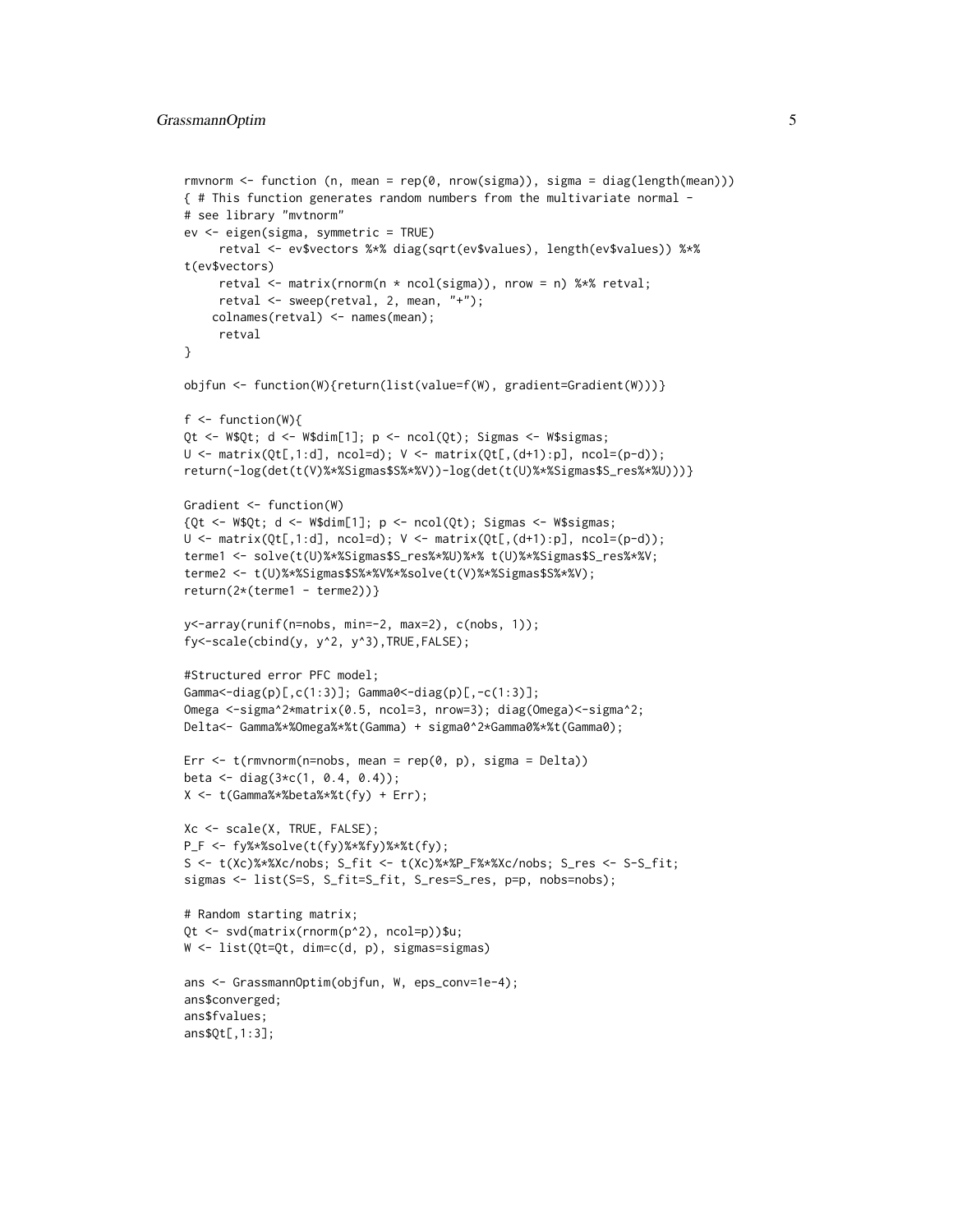```
# Good starting matrix;
Qt <- svd(S_fit)$u;
W <- list(Qt=Qt, dim=c(d, p), sigmas=sigmas)
ans <- GrassmannOptim(objfun, W, eps_conv=1e-4, verbose=TRUE);
ans$converged;
```